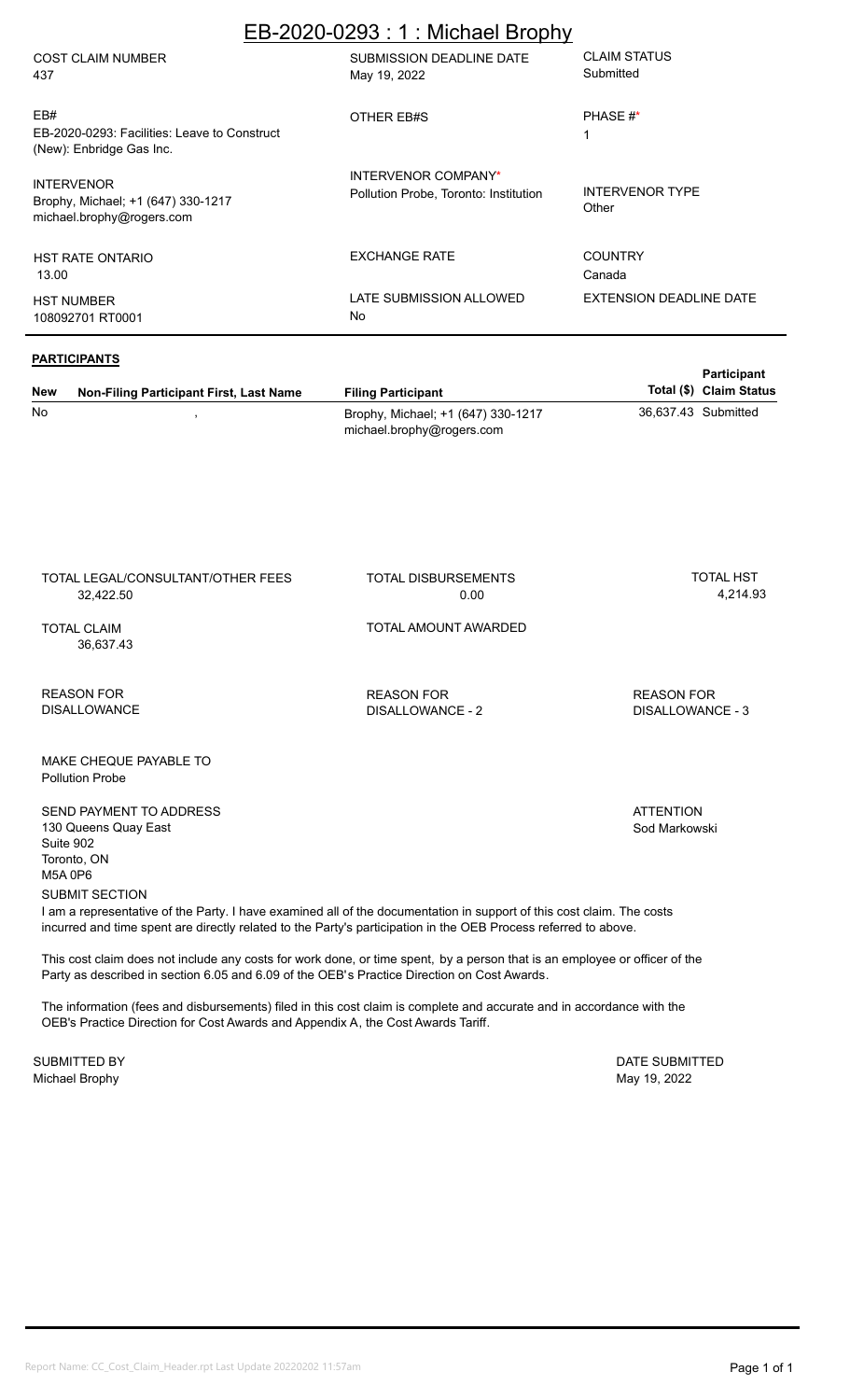|                                                                                                                     |                                    | iviay 19, ZUZZ                           |                                                                                                                       |                                                                                    |                                                        |                           |                                            |  |  |  |  |
|---------------------------------------------------------------------------------------------------------------------|------------------------------------|------------------------------------------|-----------------------------------------------------------------------------------------------------------------------|------------------------------------------------------------------------------------|--------------------------------------------------------|---------------------------|--------------------------------------------|--|--|--|--|
| <b>CASE</b><br>EB-2020-0293: Facilities: Leave EB-2020-0293: 1: Michael<br>to Construct (New): Enbridge<br>Gas Inc. | <b>COST CLAIM</b><br><b>Brophy</b> |                                          | <b>Michael Brophy</b><br><b>INTERVENOR NAME</b><br>Brophy, Michael; +1 (647)<br>330-1217<br>michael.brophy@rogers.com |                                                                                    | <b>PARTICIPANT</b><br><b>CLAIM STATUS</b><br>Submitted |                           |                                            |  |  |  |  |
| <b>FILING PARTICIPANT</b><br>Brophy, Michael; +1 (647) 330-1217<br>michael.brophy@rogers.com                        |                                    | <b>NEW</b><br><b>PARTICIPANT</b><br>No   | <b>NON-FILING</b><br><b>PARTICIPANT F. NAME</b>                                                                       |                                                                                    | <b>NON-FILING</b><br><b>PARTICIPANT L. NAME</b>        |                           |                                            |  |  |  |  |
| <b>SERVICE PROVIDER TYPE</b><br>Consultant                                                                          |                                    | YEAR CALLED TO BAR                       |                                                                                                                       | <b>COMPLETED YEARS</b><br><b>PRACTICING/YEARS OF</b><br><b>RELEVANT EXPERIENCE</b> | 28                                                     | <b>HOURLY RATE</b><br>330 |                                            |  |  |  |  |
| <b>CV STATUS (FOR</b><br><b>CONSULTANT/ANALYST)</b><br>CV Provided within Previous 24<br>Months                     |                                    | <b>LAST CV DATE</b><br>February 13, 2022 |                                                                                                                       |                                                                                    |                                                        |                           | <b>HST RATE</b><br><b>CHARGED</b><br>13.00 |  |  |  |  |
| <b>HEARINGS</b><br>Yes                                                                                              |                                    | <b>CONSULTATIONS</b><br><b>No</b>        | No                                                                                                                    | <b>DISBURSEMENTS</b>                                                               |                                                        |                           |                                            |  |  |  |  |
| <b>HEARINGS</b>                                                                                                     |                                    |                                          |                                                                                                                       |                                                                                    |                                                        |                           |                                            |  |  |  |  |
| <b>Name</b>                                                                                                         |                                    | <b>Hours</b>                             | <b>Hourly Rate</b>                                                                                                    | Sub Total                                                                          | <b>HST Rate</b>                                        | <b>HST</b>                | <b>Total</b>                               |  |  |  |  |
| <b>Review Application and Evidence</b><br>Review Application and Evidence                                           |                                    | 9.75                                     | 330                                                                                                                   | 3,217.50                                                                           | 13.00                                                  | 418.28                    | 3,635.78                                   |  |  |  |  |
| <b>Discovery</b>                                                                                                    |                                    |                                          |                                                                                                                       |                                                                                    |                                                        |                           |                                            |  |  |  |  |
| Preparation of Interrogatories                                                                                      |                                    | 7.75                                     | 330                                                                                                                   | 2,557.50                                                                           | 13.00                                                  | 332.48                    | 2,889.98                                   |  |  |  |  |
| Review Interrogatory Responses                                                                                      |                                    | 13.50                                    | 330                                                                                                                   | 4,455.00                                                                           | 13.00                                                  | 579.15                    | 5,034.15                                   |  |  |  |  |
| <b>Technical Conference Preparation</b>                                                                             |                                    | 18.00                                    | 330                                                                                                                   | 5,940.00                                                                           | 13.00                                                  | 772.20                    | 6,712.20                                   |  |  |  |  |
| <b>Technical Conference Attendance</b>                                                                              |                                    | 8.25                                     | 330                                                                                                                   | 2,722.50                                                                           | 13.00                                                  | 353.92                    | 3,076.42                                   |  |  |  |  |
| Technical Conference Follow Up                                                                                      |                                    | 7.00                                     | 330                                                                                                                   | 2,310.00                                                                           | 13.00                                                  | 300.30                    | 2,610.30                                   |  |  |  |  |
| <b>Issues List</b>                                                                                                  |                                    |                                          |                                                                                                                       |                                                                                    |                                                        |                           |                                            |  |  |  |  |
| Preparation                                                                                                         |                                    |                                          | 330                                                                                                                   |                                                                                    | 13.00                                                  |                           |                                            |  |  |  |  |
| Attendance at Issues Conference                                                                                     |                                    |                                          | 330                                                                                                                   |                                                                                    | 13.00                                                  |                           |                                            |  |  |  |  |
| <b>Intervenor Evidence</b>                                                                                          |                                    |                                          |                                                                                                                       |                                                                                    |                                                        |                           |                                            |  |  |  |  |
| Preparation                                                                                                         |                                    | 8.50                                     | 330                                                                                                                   | 2,805.00                                                                           | 13.00                                                  | 364.65                    | 3,169.65                                   |  |  |  |  |
| <b>Interrogatory Responses</b>                                                                                      |                                    | 9.00                                     | 330                                                                                                                   | 2,970.00                                                                           | 13.00                                                  | 386.10                    | 3,356.10                                   |  |  |  |  |
| Preparation of Witness(es) for Attendance                                                                           |                                    |                                          | 330                                                                                                                   |                                                                                    | 13.00                                                  |                           |                                            |  |  |  |  |
| at Hearing                                                                                                          |                                    |                                          |                                                                                                                       |                                                                                    |                                                        |                           |                                            |  |  |  |  |
| <b>Settlement Conference / ADR</b>                                                                                  |                                    |                                          | 330                                                                                                                   |                                                                                    | 13.00                                                  |                           |                                            |  |  |  |  |
| Preparation<br>Attendance                                                                                           |                                    |                                          | 330                                                                                                                   |                                                                                    | 13.00                                                  |                           |                                            |  |  |  |  |
| Preparation of Settlement Proposal                                                                                  |                                    |                                          | 330                                                                                                                   |                                                                                    | 13.00                                                  |                           |                                            |  |  |  |  |
| Attendance at Presentation to Panel                                                                                 |                                    |                                          | 330                                                                                                                   |                                                                                    | 13.00                                                  |                           |                                            |  |  |  |  |
| <b>Oral Hearing</b>                                                                                                 |                                    |                                          |                                                                                                                       |                                                                                    |                                                        |                           |                                            |  |  |  |  |
| Preparation                                                                                                         |                                    |                                          | 330                                                                                                                   |                                                                                    | 13.00                                                  |                           |                                            |  |  |  |  |
| Attendance at Oral Hearing                                                                                          |                                    |                                          | 330                                                                                                                   |                                                                                    | 13.00                                                  |                           |                                            |  |  |  |  |
| <b>Submissions</b>                                                                                                  |                                    |                                          |                                                                                                                       |                                                                                    |                                                        |                           |                                            |  |  |  |  |
| <b>Written Submissions</b>                                                                                          |                                    | 13.50                                    | 330                                                                                                                   | 4,455.00                                                                           | 13.00                                                  | 579.15                    | 5,034.15                                   |  |  |  |  |
| <b>Oral Submissions</b>                                                                                             |                                    |                                          | 330                                                                                                                   |                                                                                    | 13.00                                                  |                           |                                            |  |  |  |  |
| Attendance at Oral Submissions                                                                                      |                                    |                                          | 330                                                                                                                   |                                                                                    | 13.00                                                  |                           |                                            |  |  |  |  |
| <b>Other Attendance</b>                                                                                             |                                    |                                          |                                                                                                                       |                                                                                    |                                                        |                           |                                            |  |  |  |  |
| <b>Other Attendance</b>                                                                                             |                                    |                                          | 330                                                                                                                   |                                                                                    | 13.00                                                  |                           |                                            |  |  |  |  |
| Communication                                                                                                       |                                    |                                          |                                                                                                                       |                                                                                    |                                                        |                           | 372.90                                     |  |  |  |  |
| <b>With Client</b>                                                                                                  |                                    | 1.00                                     | 330                                                                                                                   | 330.00                                                                             | 13.00                                                  | 42.90                     |                                            |  |  |  |  |
| <b>With Other Parties</b>                                                                                           |                                    | 1.50                                     | 330                                                                                                                   | 495.00                                                                             | 13.00                                                  | 64.35                     | 559.35                                     |  |  |  |  |
| <b>Motions</b><br>Preparation of Motion(s) Materials                                                                |                                    |                                          | 330                                                                                                                   |                                                                                    | 13.00                                                  |                           |                                            |  |  |  |  |
| Prepare Submissions on the Motion(s)                                                                                |                                    |                                          | 330                                                                                                                   |                                                                                    | 13.00                                                  |                           |                                            |  |  |  |  |
| Attendance at Hearing on Motion(s)                                                                                  |                                    |                                          | 330                                                                                                                   |                                                                                    | 13.00                                                  |                           |                                            |  |  |  |  |
| Confidentiality                                                                                                     |                                    |                                          |                                                                                                                       |                                                                                    |                                                        |                           |                                            |  |  |  |  |

May 19, 2022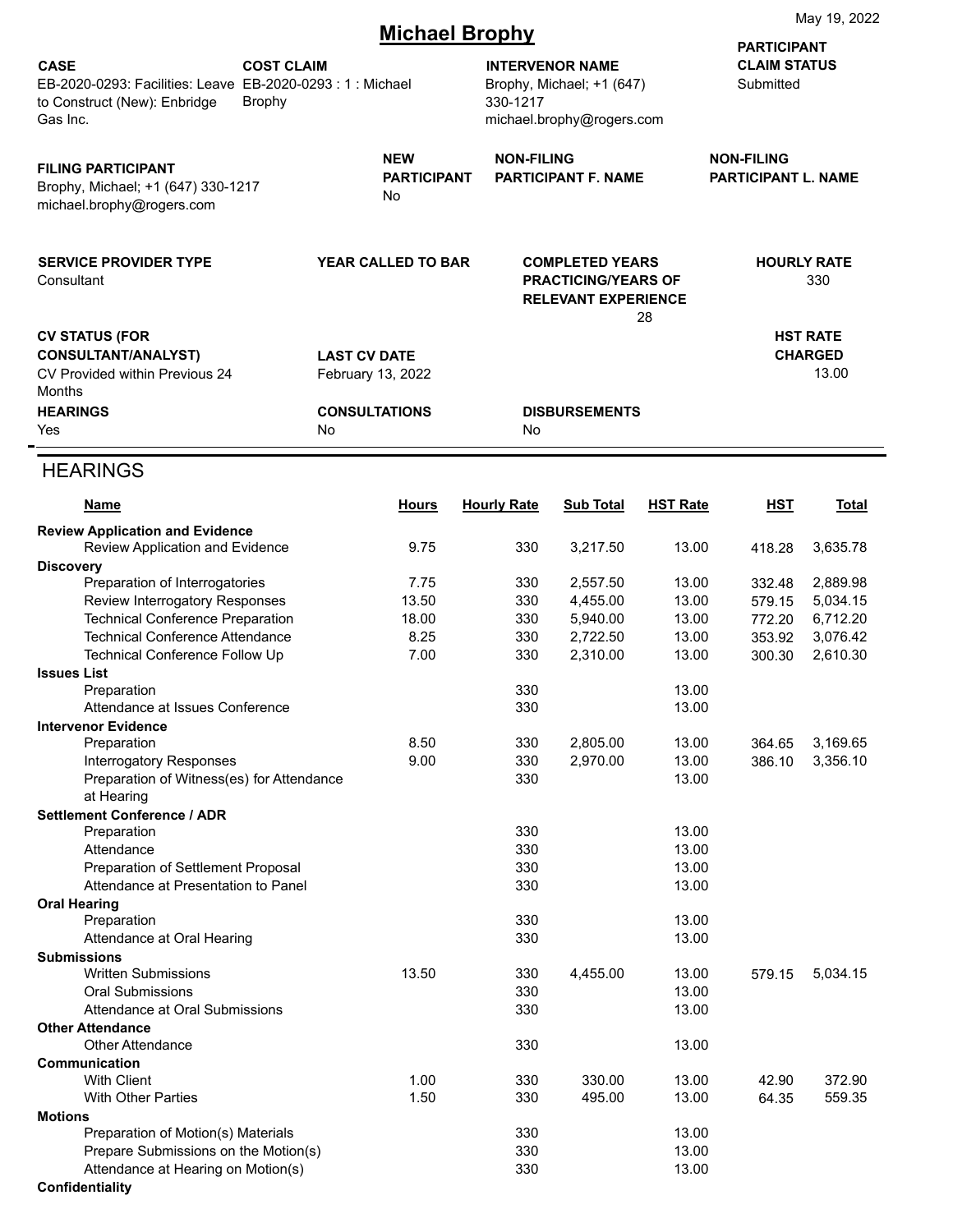| Preparation of Application for           |      | 330 |           | 13.00 |       |                    |
|------------------------------------------|------|-----|-----------|-------|-------|--------------------|
| Confidentiality                          |      |     |           |       |       |                    |
| Prepare Submissions on Confidentiality   |      | 330 |           | 13.00 |       |                    |
| Attendance at Hearing on Confidentiality |      | 330 |           | 13.00 |       |                    |
| <b>Decision</b>                          |      |     |           |       |       |                    |
| Review                                   | 0.50 | 330 | 165.00    | 13.00 | 21.45 | 186.45             |
| <b>Rate Order</b>                        |      |     |           |       |       |                    |
| Review                                   |      | 330 |           | 13.00 |       |                    |
| Prepare Submission on Rate Order         |      | 330 |           | 13.00 |       |                    |
| <b>Total Service Provider Fees</b>       |      |     |           |       |       |                    |
| Total Service Provider Fees:             |      |     | 32.422.50 |       |       | 4,214.93 36,637.43 |
|                                          |      |     |           |       |       |                    |

# **Attachments**

Invoice\_OEB\_10 2022.pdf Invoice Hours tracking.pdf Time Docket

**Attachment Document Type Import Message**

# **Hearings, Consultations, Disbursements Attachments**

## **Attachment**

#### **Related Disbursement Claim**

Invoice\_OEB\_10 2022.pdf<br>Hours tracking.pdf **Document** 

Invoice Hearings

**Type Claim Type Import Message**

Time Docket Hearings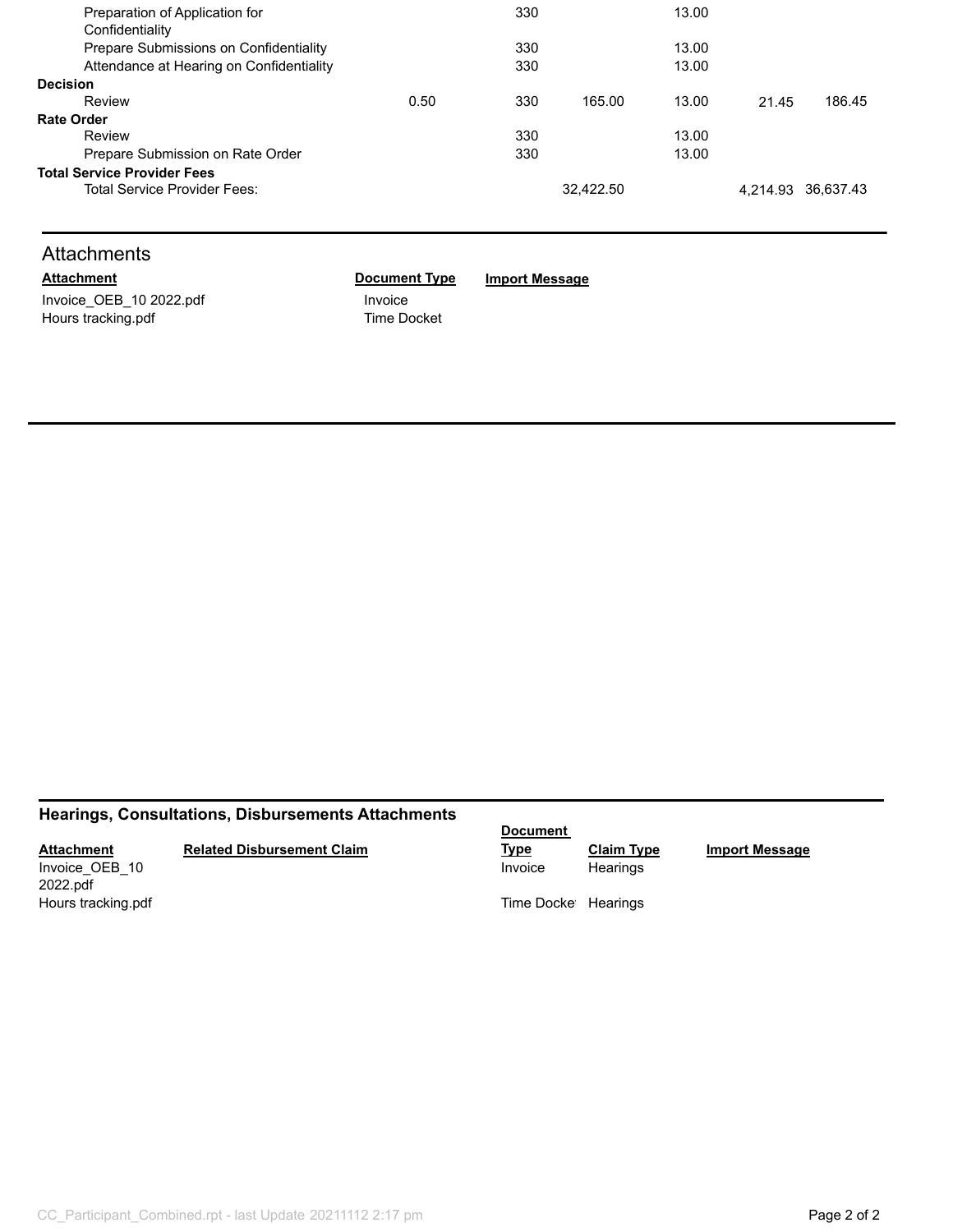| <b>OEB Cost</b>            | <b>Review</b>             |              |                     | Discovery |           |           |             | Issues            |      | Intervenor   |                             |                 |                   | <b>Settlement Conference</b> |                     | Oral         |                |                   | Submissions      |                    | Other                 |             | Communi            |                | <b>Motions</b>   |                |                     |                     |                | <b>Confidentiality Decision</b> | Rate      |                    |              | Summary/Comments                                                   |
|----------------------------|---------------------------|--------------|---------------------|-----------|-----------|-----------|-------------|-------------------|------|--------------|-----------------------------|-----------------|-------------------|------------------------------|---------------------|--------------|----------------|-------------------|------------------|--------------------|-----------------------|-------------|--------------------|----------------|------------------|----------------|---------------------|---------------------|----------------|---------------------------------|-----------|--------------------|--------------|--------------------------------------------------------------------|
| Claim<br><b>Categories</b> | <b>Application</b><br>and |              |                     |           |           |           |             | List              |      | Evidence     |                             |                 |                   | /ADR                         |                     |              | Hearing        |                   |                  |                    | <b>Attend</b><br>ance |             | cation             |                |                  |                |                     |                     |                |                                 | Order     |                    |              |                                                                    |
|                            | Evidence                  |              |                     |           |           |           |             |                   |      |              |                             |                 |                   |                              |                     |              |                |                   |                  |                    |                       |             |                    |                |                  |                |                     |                     |                |                                 |           |                    |              |                                                                    |
|                            |                           |              |                     |           |           |           |             |                   |      |              |                             |                 |                   |                              |                     |              |                |                   |                  |                    |                       |             |                    |                |                  |                |                     |                     |                |                                 |           |                    |              |                                                                    |
|                            |                           |              | Review IR Responses |           |           |           |             |                   |      |              |                             |                 |                   |                              |                     |              |                |                   |                  |                    |                       |             |                    |                |                  |                |                     | Prepare Submissions |                |                                 |           |                    |              |                                                                    |
|                            | Application               |              |                     |           |           |           |             | Attend Conference |      |              |                             | Conference Prep | Conference Attend | Prepare Settlement           | Attend Presentation |              |                | Write Submissions | Oral Submissions | Attendance at Oral | Other Attendance      |             | With Other Parties |                | Submissions Prep |                | Prepare Application |                     |                |                                 |           | Prepare Submission |              |                                                                    |
|                            |                           |              |                     |           |           | g         |             |                   |      |              |                             |                 |                   |                              |                     |              |                |                   |                  |                    |                       |             |                    |                |                  |                |                     |                     |                |                                 |           |                    |              |                                                                    |
|                            |                           |              |                     |           |           |           |             |                   |      |              |                             |                 |                   |                              |                     |              |                |                   |                  |                    |                       |             |                    |                |                  |                |                     |                     |                |                                 |           |                    |              |                                                                    |
|                            | and Evidence<br>Review    | Prepare IRs  |                     | TC Prep   | TC Attend | TC Follow | Preparation |                   | Prep | IR Responses | Mitness Prep for<br>Hearing |                 |                   | Proposal                     | Panel               | Hearing Prep | Attend Hearing |                   |                  | Submissions        |                       | With Client |                    | Materials Prep |                  | Attend Hearing |                     |                     | Attend Hearing | Review                          | Review    |                    |              |                                                                    |
| Date                       |                           |              |                     |           |           |           |             |                   |      |              |                             |                 |                   |                              | $\mathbf{e}$        |              |                |                   |                  |                    |                       |             |                    |                |                  |                |                     |                     |                |                                 |           |                    | Total        |                                                                    |
| 9/12/2021                  | 5.00                      |              |                     |           |           |           |             |                   |      |              |                             |                 |                   |                              |                     |              |                |                   |                  |                    |                       |             |                    |                |                  |                |                     |                     |                |                                 |           |                    | 5.00         | Review evidence                                                    |
| 9/13/2021                  |                           |              |                     |           |           |           |             |                   |      |              |                             |                 |                   |                              |                     |              |                | 0.50              |                  |                    |                       |             |                    |                |                  |                |                     |                     |                |                                 |           |                    | 0.50         | Draft letter on application comments and submit                    |
| 10/13/2021                 |                           |              |                     |           |           |           |             |                   |      |              |                             |                 |                   |                              |                     |              |                |                   |                  |                    |                       |             |                    |                |                  |                |                     |                     |                |                                 |           |                    | 0.50         | Correspondence to OEB                                              |
| 11/19/2021                 |                           |              |                     |           |           |           |             |                   |      |              |                             |                 |                   |                              |                     |              |                | 0.50              |                  |                    |                       |             |                    |                |                  |                |                     |                     |                |                                 |           |                    | 0.50         | Coordination and correspondence with City of                       |
|                            |                           |              |                     |           |           |           |             |                   |      |              |                             |                 |                   |                              |                     |              |                |                   |                  |                    |                       |             | 0.50               |                |                  |                |                     |                     |                |                                 |           |                    |              | Ottawa                                                             |
| 11/20/2021                 |                           | 1.50         |                     |           |           |           |             |                   |      |              |                             |                 |                   |                              |                     |              |                |                   |                  |                    |                       |             |                    |                |                  |                |                     |                     |                |                                 |           |                    | 1.50         | Policy material review and collection to include                   |
| 11/21/2021                 |                           |              |                     |           |           |           |             |                   |      |              |                             |                 |                   |                              |                     |              |                |                   |                  |                    |                       |             |                    |                |                  |                |                     |                     |                |                                 |           |                    | 2.50         | Evidence review                                                    |
|                            | 2.50                      |              |                     |           |           |           |             |                   |      |              |                             |                 |                   |                              |                     |              |                |                   |                  |                    |                       |             |                    |                |                  |                |                     |                     |                |                                 |           |                    |              |                                                                    |
| 11/21/2021<br>11/22/2021   |                           | 2.50<br>2.00 |                     |           |           |           |             |                   |      |              |                             |                 |                   |                              |                     |              |                |                   |                  |                    |                       |             |                    |                |                  |                |                     |                     |                |                                 |           |                    | 2.50<br>2.00 | R development and Intervenor coordination<br>Finalise IRs and file |
| 12/8/2021                  |                           |              |                     |           |           |           |             |                   | 1.50 |              |                             |                 |                   |                              |                     |              |                |                   |                  |                    |                       |             |                    |                |                  |                |                     |                     |                |                                 |           |                    | 1.50         | Prep and panel coordination with intervenors                       |
| 12/18/2021                 |                           |              |                     |           |           |           |             |                   |      |              |                             |                 |                   |                              |                     |              |                |                   |                  |                    |                       |             |                    |                |                  |                |                     |                     |                |                                 |           |                    | 3.00         | Review interrogatory responses                                     |
|                            |                           |              | 3.00                |           |           |           |             |                   |      |              |                             |                 |                   |                              |                     |              |                |                   |                  |                    |                       |             |                    |                |                  |                |                     |                     |                |                                 |           |                    |              |                                                                    |
| 12/19/2021<br>1/2/2022     |                           |              | 5.00<br>2.50        |           |           |           |             |                   |      |              |                             |                 |                   |                              |                     |              |                |                   |                  |                    |                       |             |                    |                |                  |                |                     |                     |                |                                 |           |                    | 5.00<br>2.50 | Review interrogatory responses<br>Review interrogatory responses   |
| 1/7/2022                   |                           |              |                     |           |           |           |             |                   |      |              |                             |                 |                   |                              |                     |              |                |                   |                  |                    |                       |             |                    |                |                  |                |                     |                     |                |                                 |           |                    | 2.00         | Energy and emission plan update with Bruyere                       |
|                            |                           |              |                     |           |           |           |             |                   | 2.00 |              |                             |                 |                   |                              |                     |              |                |                   |                  |                    |                       |             |                    |                |                  |                |                     |                     |                |                                 |           |                    |              |                                                                    |
| 1/11/2022                  |                           |              |                     |           |           |           |             |                   |      |              |                             |                 |                   |                              |                     |              |                |                   |                  |                    |                       |             |                    |                |                  |                |                     |                     |                |                                 |           |                    | 2.00         | Panel coordination and correspondence with                         |
|                            |                           |              |                     |           |           |           |             |                   | 2.00 |              |                             |                 |                   |                              |                     |              |                |                   |                  |                    |                       |             |                    |                |                  |                |                     |                     |                |                                 |           |                    |              | Bruyere                                                            |
| 1/14/2022                  |                           |              |                     |           |           |           |             |                   |      |              |                             |                 |                   |                              |                     |              |                |                   |                  |                    |                       |             | 0.50               |                |                  |                |                     |                     |                |                                 |           |                    | 0.50         | Zoom call with City of Ottawa                                      |
| 1/14/2022                  |                           |              | 3.00                |           |           |           |             |                   |      |              |                             |                 |                   |                              |                     |              |                |                   |                  |                    |                       |             |                    |                |                  |                |                     |                     |                |                                 |           |                    | 3.00         | Review interrogatories                                             |
| 1/15/2022                  |                           |              |                     | 2.00      |           |           |             |                   |      |              |                             |                 |                   |                              |                     |              |                |                   |                  |                    |                       |             |                    |                |                  |                |                     |                     |                |                                 |           |                    | 2.00         | draft questions for Technical Conference                           |
| 1/16/2022                  |                           |              |                     |           |           |           |             |                   | 3.00 |              |                             |                 |                   |                              |                     |              |                |                   |                  |                    |                       |             |                    |                |                  |                |                     |                     |                |                                 |           |                    | 3.00         | Draft evidence suppport and review                                 |
| 1/21/2022<br>2/1/2022      |                           |              |                     |           |           |           |             |                   |      |              |                             |                 |                   |                              |                     |              |                |                   |                  |                    |                       | 1.00        | 0.50               |                |                  |                |                     |                     |                |                                 |           |                    | 1.00<br>0.50 | Review process, materials and issues with R.                       |
| 2/7/2022                   | 2.25                      |              |                     |           |           |           |             |                   |      |              |                             |                 |                   |                              |                     |              |                |                   |                  |                    |                       |             |                    |                |                  |                |                     |                     |                |                                 |           |                    | 2.25         | ntervenor coordination prior to TC.<br>Review Enbridge evidence    |
| 2/8/2022                   |                           | 1.75         |                     |           |           |           |             |                   |      |              |                             |                 |                   |                              |                     |              |                |                   |                  |                    |                       |             |                    |                |                  |                |                     |                     |                |                                 |           |                    | 1.75         | Prepare Enbridge Reply Irs and file                                |
| 2/9/2022                   |                           |              |                     |           |           |           |             |                   |      | 2.00         |                             |                 |                   |                              |                     |              |                |                   |                  |                    |                       |             |                    |                |                  |                |                     |                     |                |                                 |           |                    | 2.00         | Review Interrogatories to Sponsors evidence and                    |
| 2/12/2022                  |                           |              |                     |           |           |           |             |                   |      | 0.50         |                             |                 |                   |                              |                     |              |                |                   |                  |                    |                       |             |                    |                |                  |                |                     |                     |                |                                 |           |                    | 0.50         | Review Interrogatories to Sponsors evidence and                    |
| 2/17/2022                  |                           |              |                     |           |           |           |             |                   |      | 2.00         |                             |                 |                   |                              |                     |              |                |                   |                  |                    |                       |             |                    |                |                  |                |                     |                     |                |                                 |           |                    | 2.00         | Coordination on Sponsor IRs                                        |
| 2/20/2022                  |                           |              |                     |           |           |           |             |                   |      |              |                             |                 |                   |                              |                     |              |                |                   |                  |                    |                       |             |                    |                |                  |                |                     |                     |                |                                 |           |                    | 1.50         | Sponsor interrogatories                                            |
|                            |                           |              |                     |           |           |           |             |                   |      | 1.50         |                             |                 |                   |                              |                     |              |                |                   |                  |                    |                       |             |                    |                |                  |                |                     |                     |                |                                 |           |                    |              |                                                                    |
| 2/20/2022                  |                           |              |                     |           |           |           |             |                   |      |              |                             |                 |                   |                              |                     |              |                |                   |                  |                    |                       |             |                    |                |                  |                |                     |                     |                |                                 |           |                    | 4.00         | Prep for TC                                                        |
|                            |                           |              |                     | 4.00      |           |           |             |                   |      |              |                             |                 |                   |                              |                     |              |                |                   |                  |                    |                       |             |                    |                |                  |                |                     |                     |                |                                 |           |                    |              |                                                                    |
| 2/22/2022                  |                           |              |                     |           |           |           |             |                   |      | 3.00         |                             |                 |                   |                              |                     |              |                |                   |                  |                    |                       |             |                    |                |                  |                |                     |                     |                |                                 |           |                    | 3.00         | Sponsor interrogatories                                            |
| 2/28/2022                  |                           |              |                     | 3.50      |           |           |             |                   |      |              |                             |                 |                   |                              |                     |              |                |                   |                  |                    |                       |             |                    |                |                  |                |                     |                     |                |                                 |           |                    | 3.50         | C prep                                                             |
| 3/3/2022                   |                           |              |                     | 5.00      | 6.25      |           |             |                   |      |              |                             |                 |                   |                              |                     |              |                |                   |                  |                    |                       |             |                    |                |                  |                |                     |                     |                |                                 |           |                    | 5.00         | C prep                                                             |
| 3/4/2022<br>3/4/2022       |                           |              |                     | 3.50      |           |           |             |                   |      |              |                             |                 |                   |                              |                     |              |                |                   |                  |                    |                       |             |                    |                |                  |                |                     |                     |                |                                 |           |                    | 6.25<br>3.50 | Participate in TC<br>Review transcript and prep for day 2          |
| 3/7/2022                   |                           |              |                     |           | 2.00      |           |             |                   |      |              |                             |                 |                   |                              |                     |              |                |                   |                  |                    |                       |             |                    |                |                  |                |                     |                     |                |                                 |           |                    | 2.00         | Participate in TC                                                  |
| 3/7/2022                   |                           |              |                     |           |           | 2.00      |             |                   |      |              |                             |                 |                   |                              |                     |              |                |                   |                  |                    |                       |             |                    |                |                  |                |                     |                     |                |                                 |           |                    | 2.00         | Review transcript and Sponsor Panel undertakings                   |
| 3/7/2022                   |                           |              |                     |           |           | 3.00      |             |                   |      |              |                             |                 |                   |                              |                     |              |                |                   |                  |                    |                       |             |                    |                |                  |                |                     |                     |                |                                 |           |                    | 3.00         | Sponsor Panel Undertakings                                         |
| 3/14/2022                  |                           |              |                     |           |           | 2.00      |             |                   |      |              |                             |                 |                   |                              |                     |              |                |                   |                  |                    |                       |             |                    |                |                  |                |                     |                     |                |                                 |           |                    | 2.00         | Sponsor Panel Undertakings                                         |
| 3/20/2022                  |                           |              |                     |           |           |           |             |                   |      |              |                             |                 |                   |                              |                     |              |                | 4.50              |                  |                    |                       |             |                    |                |                  |                |                     |                     |                |                                 |           |                    | 4.50         | Develop Argument                                                   |
| 3/23/2022                  |                           |              |                     |           |           |           |             |                   |      |              |                             |                 |                   |                              |                     |              |                | 6.00              |                  |                    |                       |             |                    |                |                  |                |                     |                     |                |                                 |           |                    | 6.00         | Develop Argument                                                   |
| 3/24/2022                  |                           |              |                     |           |           |           |             |                   |      |              |                             |                 |                   |                              |                     |              |                | 2.00              |                  |                    |                       |             |                    |                |                  |                |                     |                     |                |                                 |           |                    | 2.00         | Complete Submission & file                                         |
| 5/4/2022                   |                           |              |                     |           |           |           |             |                   |      |              |                             |                 |                   |                              |                     |              |                |                   |                  |                    |                       |             |                    |                |                  |                |                     |                     |                | 0.50                            |           |                    | 0.50         | eview decision                                                     |
| Total                      | 9.75                      |              |                     |           |           |           |             |                   |      |              |                             |                 |                   |                              |                     |              |                |                   |                  |                    |                       |             |                    |                |                  |                |                     |                     |                | 0.50                            | 0.00 0.00 |                    | 98.25        |                                                                    |

### EB-2020-0293 St. Laurent Ph 3 & 4 LTC M. Brophy